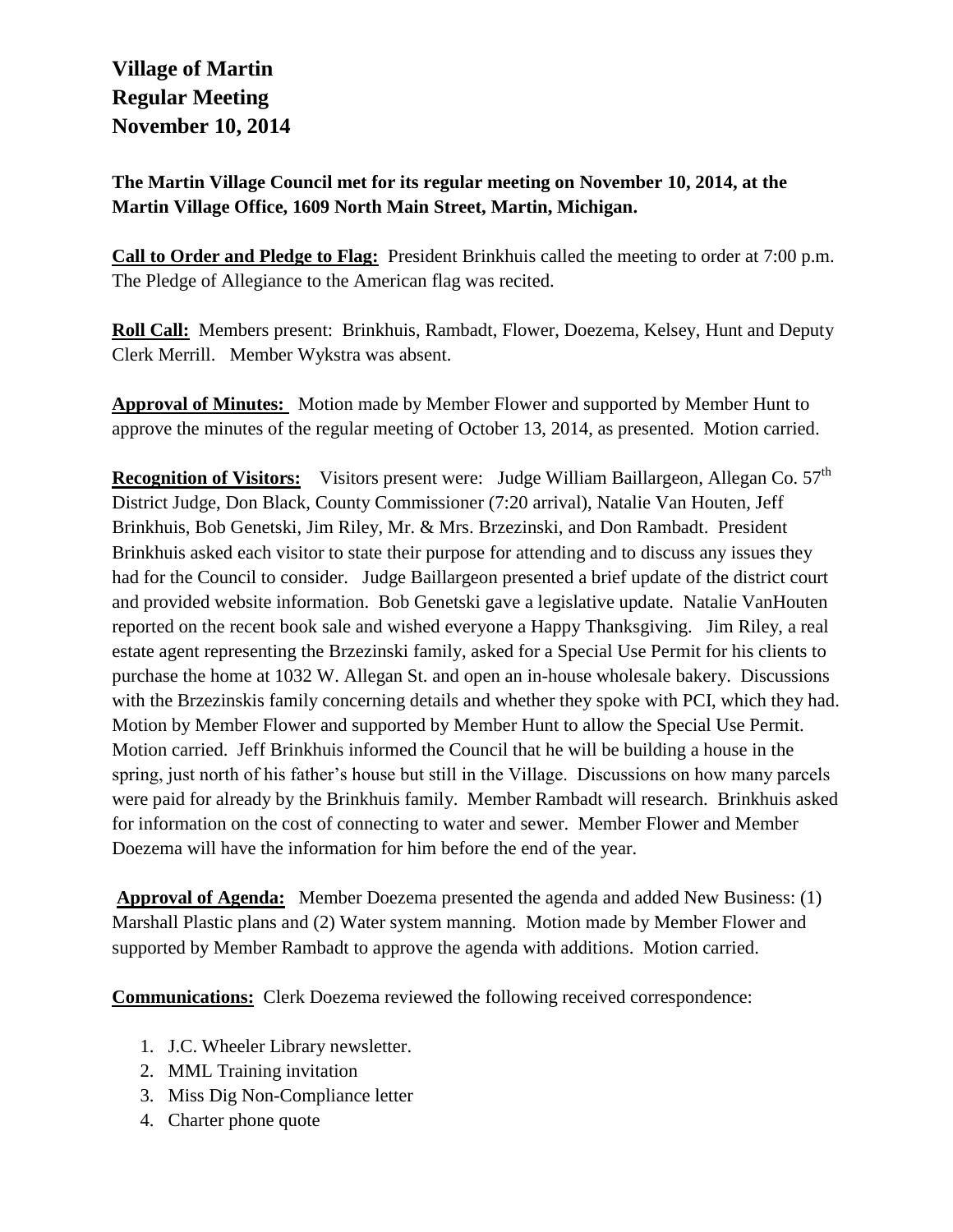- **1. Treasurer's Report:** Treasurer Rambadt gave her report, reporting that all bills were paid and we reconciled with the bank. Motion made by Member Doezema and supported by Member Hunt to approve the report for October 2014 as submitted. Motion carried.
- **2. Payment of Bills:** The bills were reviewed by Deputy Clerk Merrill, adding the invoice from Ed's Truck Repair for \$815.58 to the Equipment Fund. Deputy Clerk Merrill also reminded the Council that the new tractor was delivered and we will be paying the invoice of approximately \$32,525. Motion made by Member Flower and supported by Member Hunt to pay the bills, with additions, and any forthcoming utility bills. Motion carried.

## **Department Updates/Reports:**

- **1. Public Safety:** No report
- **2. Public Works:** Member Kelsey reported of a street light in need of repair, in front of the Village Office. Member Flower reported on the delivery of the new tractor. Resident Rambadt reported on the damaged sidewalks and conversations he had with the school. Both families of the responsible students agreed to pay for repairs.
- **3. Streets:** No report.
- **4. Sewer/Water:** Member Flower reported that the tower inspection happened today. Also that Shine Auto Wash was issued a letter for shut off and given until the end of the month to pay. They owe approximately \$3000.
- **5. Finance:** No report**.**
- **6. Ordinance and Policy:** No report.
- **7. Civic Affairs:** Member Rambadt and Member Kelsey reported that plans are in place for the Christmas parade. Member Doezema will take care of the advertising.
- 8. **Five Year Planning:** No report.
- **9. County Commissioner:** County Commissioner Don Black provided a synopses of the recent Board of Commissioners Meeting of October 23 and reported the death of Bob Wakeman.